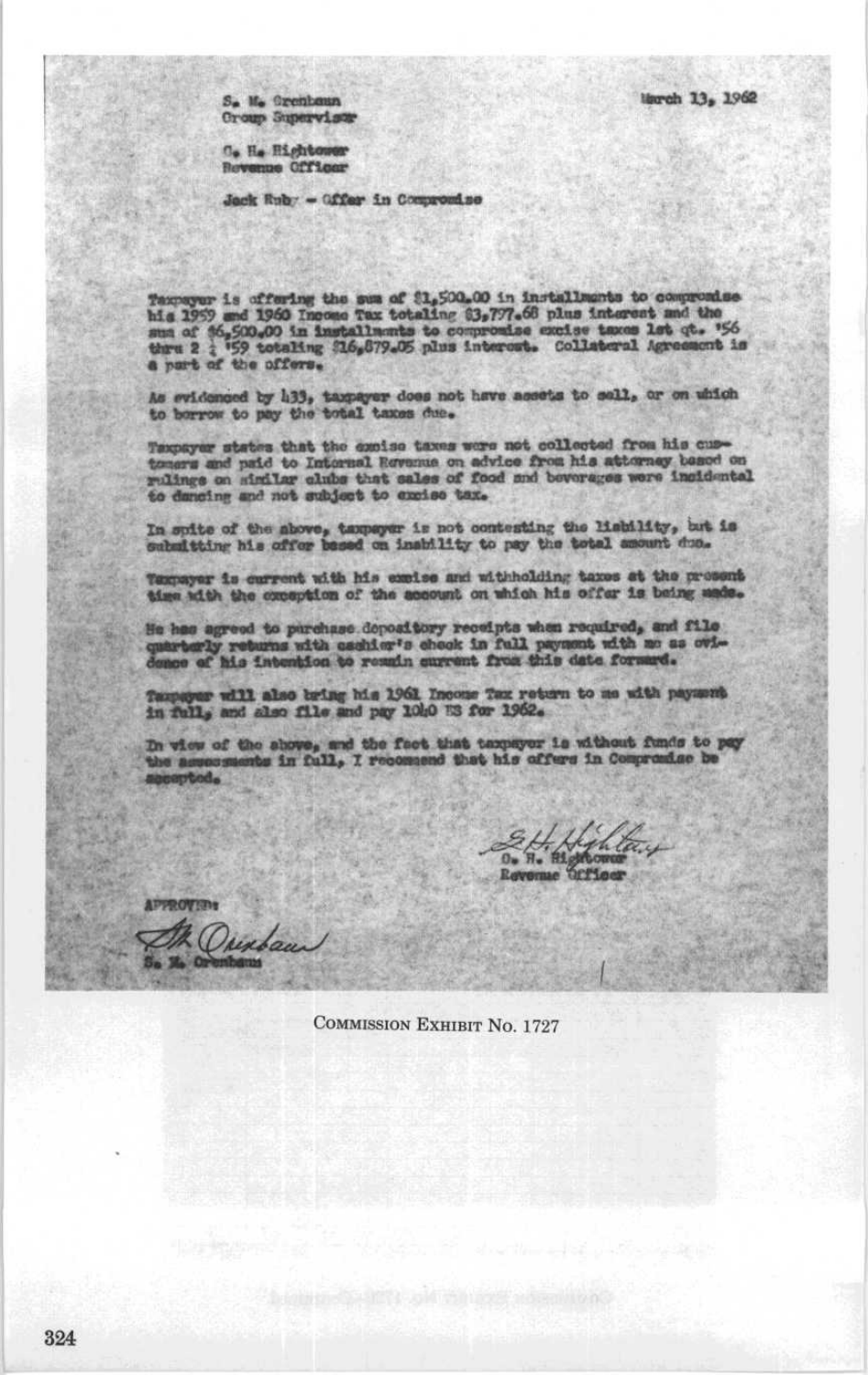U. & TREASURY DEPARTMENT<br>
(Sev. Nov. 1953)<br>
(Sev. Nov. 1953)

## REJECTION OR WITHDRAWAL MEMORANDUM INTERNAL REVENUE SERVICE

|  | $61 - TT - 41$ |  |
|--|----------------|--|
|  |                |  |
|  |                |  |

Symbols ......

Case No. ........ Date \_\_ 10-16-62

Office .........District.Director.

|  | In re: Offer to compromise liability of: |  |  |
|--|------------------------------------------|--|--|
|  |                                          |  |  |

Jack Ruby 3508 Oak Lawn

Dallas

# Liability as

**TRAB** 1959. 1960

| 1, Texas<br>follows:           |                        | Dallas.<br>District |                |                       |  |  |
|--------------------------------|------------------------|---------------------|----------------|-----------------------|--|--|
| DATE ASSESSED                  | <b>TAX</b>             | <b>INTEREST</b>     | <b>FENALTY</b> | TOTAL                 |  |  |
| $5 - 27 - 60$<br>$6 - 23 - 61$ | \$1,528,18<br>2.100.05 | \$22.99<br>25.12    |                | \$1,551,12<br>2,125,1 |  |  |
|                                |                        |                     |                |                       |  |  |

 $.348 - 11 -$ 

City.

 $\begin{tabular}{l} Kind of tax & ....... Income\\ Amount of offer ... $1, 500.00\\ Number of pending offers ... 2\\ Date notice of line filed ... 10-20-61\\ \end{tabular}$ 

Recommend offer be raiected

 $$3,676.34...$ 

Cmd  $10 - 31.64$  $-211$ 

(District Dire

roved for reasons stated hereinafter: **Recomme**  $\mathcal{Q}$ shall  $\overline{C}$ m н.,

of Inte

**I. SUMMARY** 

COMMISSION EXHIBIT No. 1727-Continued

ENT PRINTING OFFICE : 1985 G - SADATE 49-AF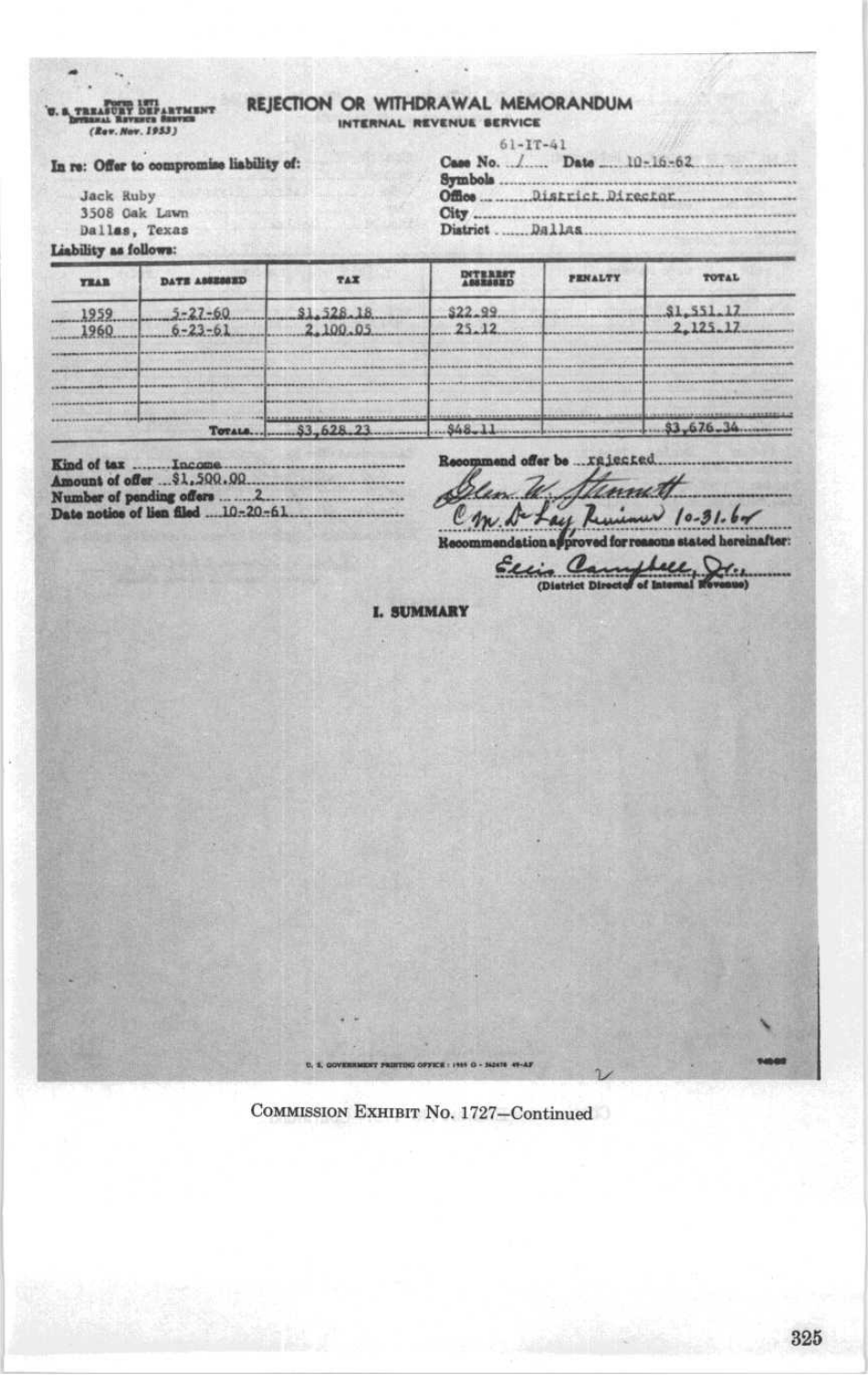**b.** TREADURY DEPARTMENT

# REJECTION OR WITHDRAWAL MEMORANDUM INTERNAL REVENUE SERVICE

|  | In re: Offer to compromise liability of: |  |
|--|------------------------------------------|--|
|  |                                          |  |

Jack Ruby 3508 Oak Lawn Dallas, Texas

# $61 - ET - 104$ Case No. . /....... Date \_10-16-62 Symbols..........Diatrict.Director.

Liability as follows:

| <b>YEAR</b> | DATE ASSESSED                       | <b>TAX</b>  | THE BAYER  | <b>PENALTY</b> | TOTAL       |
|-------------|-------------------------------------|-------------|------------|----------------|-------------|
|             | <b>Ehru</b>                         |             |            |                |             |
|             | $11 - 20 - 59$                      | \$15,464,85 | \$1.414.20 |                | \$16,879.05 |
|             |                                     | <b></b>     |            |                |             |
|             |                                     |             |            |                |             |
|             | ----------------------------------- |             |            |                |             |
|             |                                     |             |            |                |             |

| Kind of tax  Excise. Babaret.     |  |  |
|-----------------------------------|--|--|
| Amount of offer  . \$6,500.00.    |  |  |
| Number of pending offers   2.     |  |  |
| Date notice of hen filed 1-12-60. |  |  |

Recommend offer be rejected Milon vh Lay Review 10-31.6%

ndstion approved for reasons stated hereinafter: **Renomme** 

Gelin Campbell, D.

**I. SUMMARY** 

U. S. GOVERNMENT PRINTING OFFICE : 1995 O - 1624TS 49-AF

 $\mathcal{L}$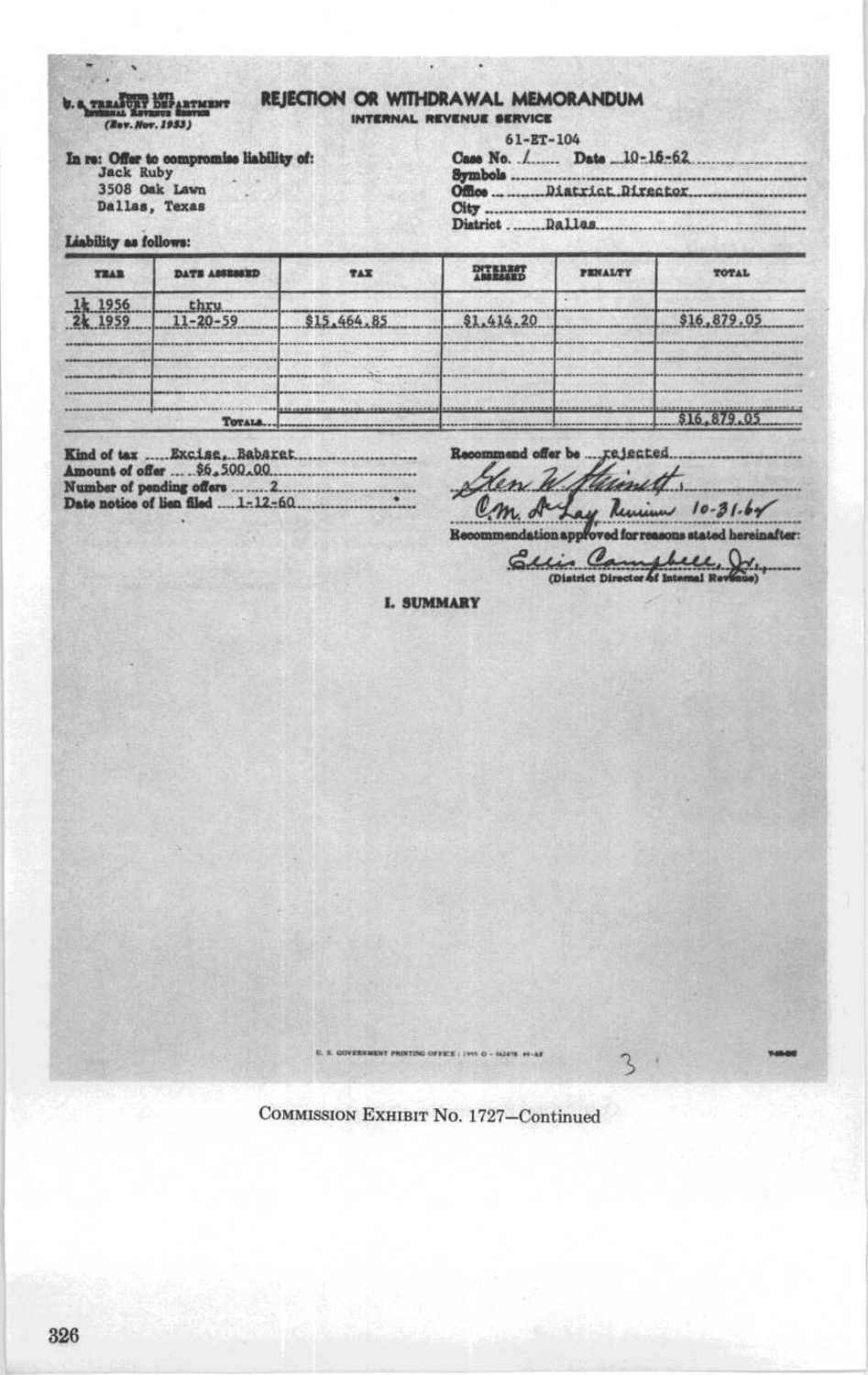#### Jack Ruby

#### I. SUMMARY

The taxpayer is seeking to compromise under the authority of Section 7122 of the Internal Revenue Code unpaid tax liability including interest of Excise, cabaret tax for the first quarter <sup>1956</sup> through the second quarter <sup>1959</sup> totaling \$16,879.05 and of income tax for 1959 totaling \$1,551.17 and 1960 totaling \$2,125.17 plus accrued interest. The amounts offered are \$6,500.00 on the Excise, cabaret tax liability and \$1,500 .00 on the income tax liability with \$400 .00 paid with the offer on Excise tax liability and the balance payable \$300 .00 quarterly beginning April 1, 1962; and with \$100.00 paid on the income tax offer and the balance<br>payable \$50.00 quarterly for four quarters beginning April 1, 1962 with subpayable \$50.00 quarterly for four quarters beginning April 1, 1962 with sub-<br>sequent quarterly payments of \$75.00 each, together with 6% interest, waiver of refunds, default agreement and other provisions on Form 656 (Rev. 7-57).<br>In addition the taxpayer agrees to additional payments of 20%, 30% and 50%<br>respectively of annual income in excess of \$5,000.00, \$7,500.00 and \$10 for the years of 1961 to 1970.

The offers are recommended for rejection for the reason that as the offers are on the basis of doubt as to collectibility, and it is found that the taxpayer will have considerable liability in addition to the liability sought to be compromised for Excise, cabaret tax liability for the periods of third quarter 1959 through third quarter 1961 which the taxpayer would also be unable to pay.

### 11 . FACTS AS TO LIABILITY

The income tax liability is the tax liability according to the return of the taxpayer as filed. Although the taxpayer agreed to the additional Excise, cabaret tax liability, he had the view that his business was a dance-hall and that sales were not taxable for cabaret. He says that he did not file<br>returns for later periods in view of pending litigation on that issue until recent court decisions that for sales of a substantial portion of receipts of dance-halls are taxable for cabaret tax .

#### III. FACTS AS TO COLLECTIBILITY

Jack Ruby is 50 years of age and single. In view of the rejection of the offers, information is not included regarding the taxpayer's financial condition.

#### IV. CONCLUSION

The offers are recommended for rejection because of additional Excise, cabaret tax liabilities for which there will also be doubt as to collectibility

COMMISSION EXHIBIT No. 1727-Continued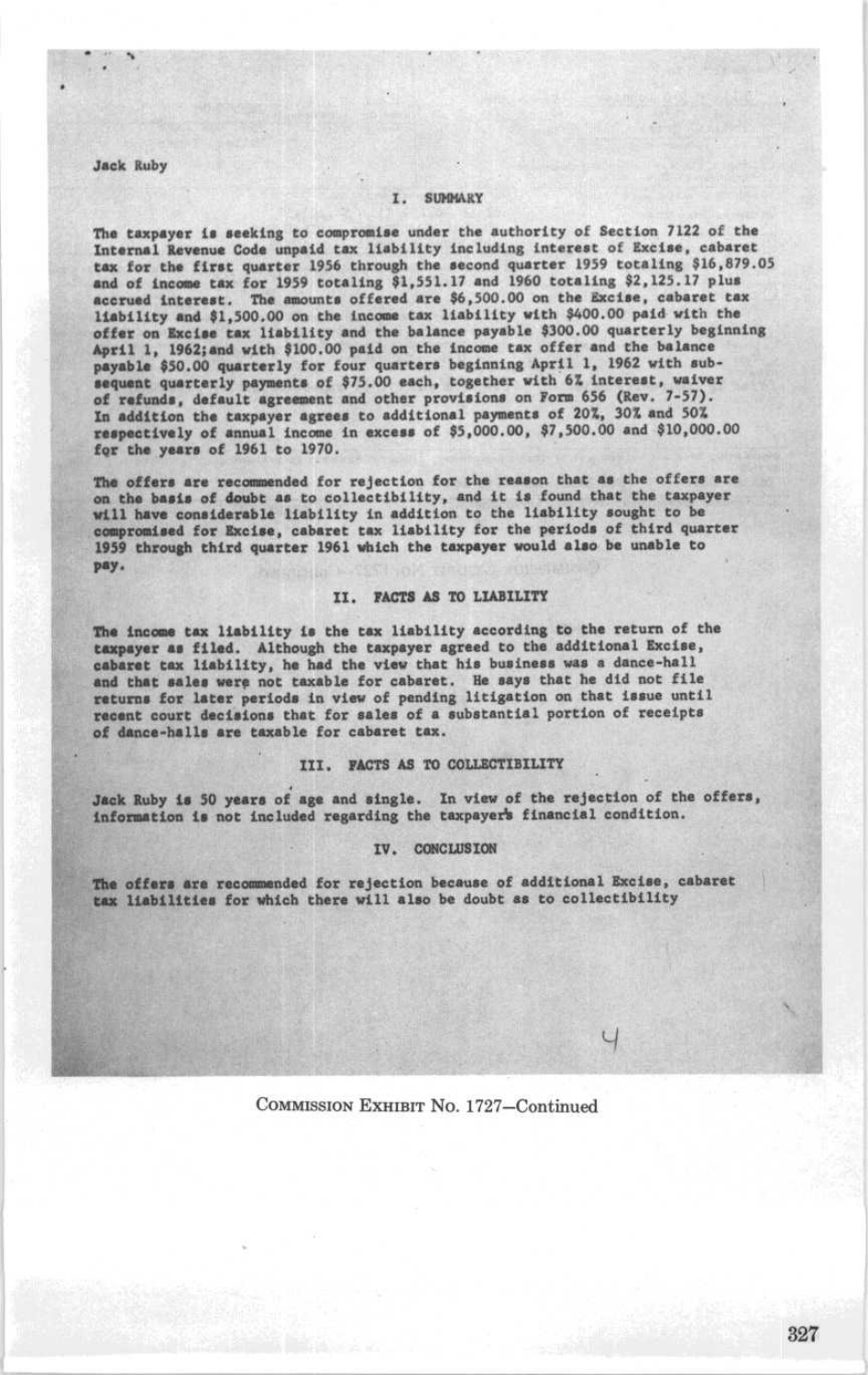

COMMISSION EXHIBIT No. 1727-Continued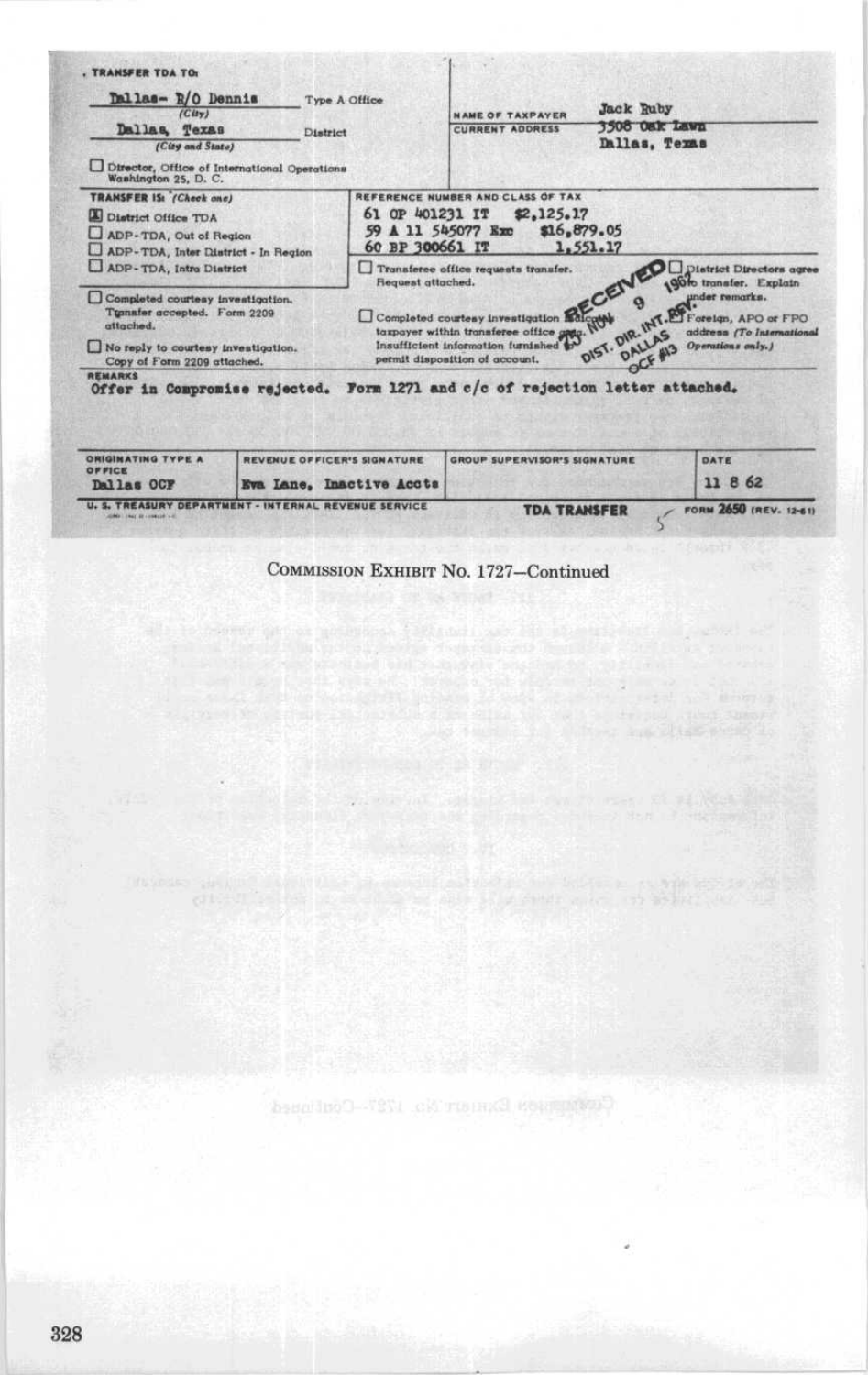OCT 3 1 1992

 $A:R$ 

Mr. Jack Ruby<br>3500 Ock Lewa Dallas, Texas

Eure for

Dear Mr. Ruby:

I have carefully considered the offer of \$1,500 submitted to compromise your income tax liability for the years 1959 and<br>1960.

Your offer is bereby rejected for the reason that the tax is<br>legally due, and you have not been filing returns for other<br>Federal tames and paying these taxes as they became due.

Please take up with us the matter of payment of the liability.

Sincerely yours,

(Signed) Ellis Campbell, Jr. Ellis Campbell, Jr. District Director

25000 paral on

b

COMMISSION EXHIBIT No. 1727-Continued **COMMERCE EVERY NOT ITS ACOMMON**